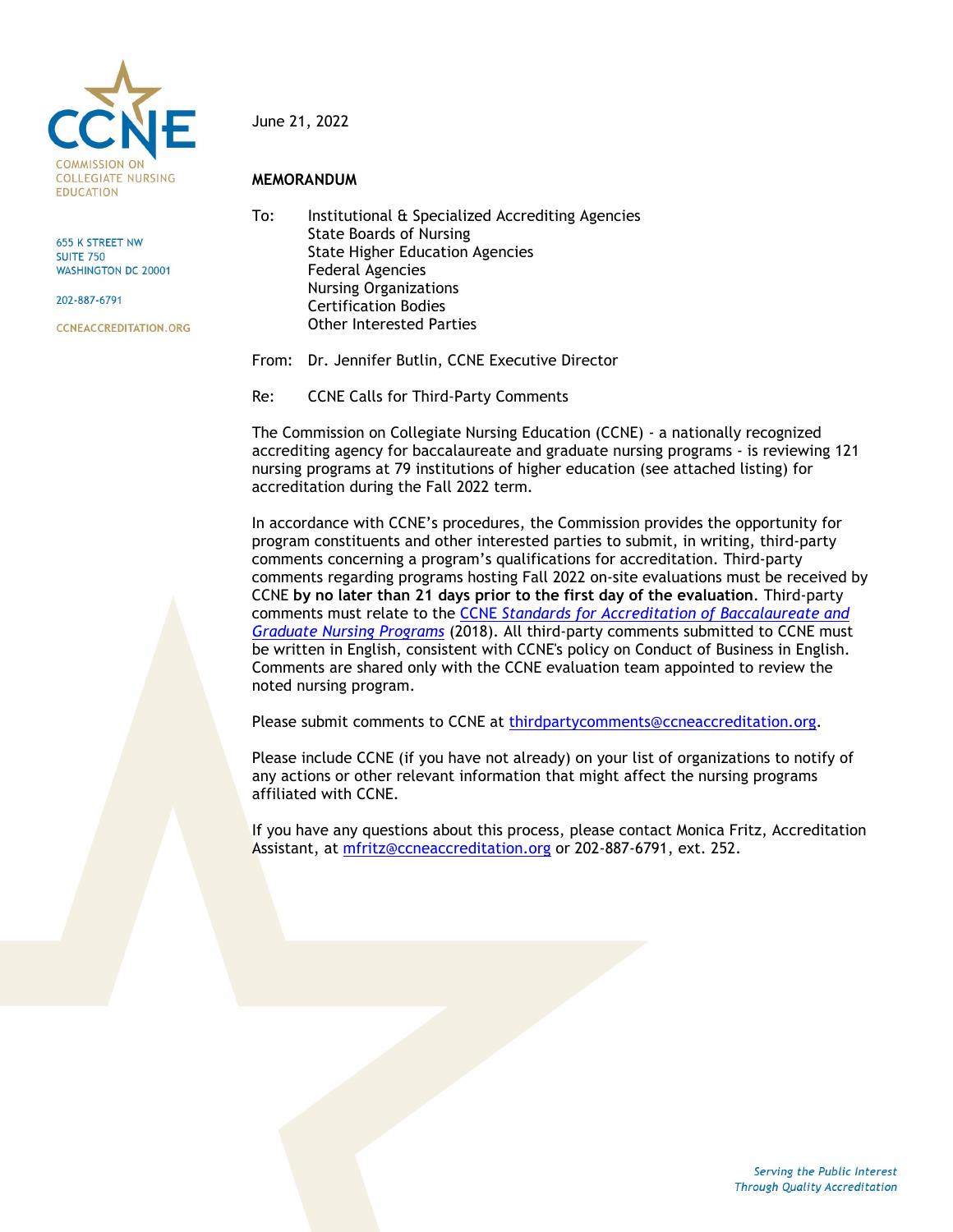| Institution                                           |           | State   Program(s) Under Review | On-Site Evaluation Dates |
|-------------------------------------------------------|-----------|---------------------------------|--------------------------|
| American International College                        | MA        | Master's                        | 10/05/22 - 10/07/22      |
|                                                       |           | Post-Graduate APRN Certificate  |                          |
| <b>Athens State University</b>                        | AL        | <b>Baccalaureate</b>            | 10/31/22 - 11/02/22      |
| <b>Bellevue University</b>                            | <b>NE</b> | <b>Baccalaureate</b>            | $11/14/22 - 11/16/22$    |
| <b>Benedictine University</b>                         | IL        | <b>Baccalaureate</b>            | 10/12/22 - 10/14/22      |
|                                                       |           | Master's                        |                          |
| <b>Caldwell University</b>                            | <b>NJ</b> | Master's                        | 10/26/22 - 10/28/22      |
| California Baptist University                         | CA        | <b>DNP</b>                      | 09/21/22 - 09/23/22      |
| California Southern University                        | AZ        | Baccalaureate                   | 10/26/22 - 10/28/22      |
|                                                       |           | Master's                        |                          |
| <b>Campbell University</b>                            | <b>NC</b> | Baccalaureate                   | 10/19/22 - 10/21/22      |
| <b>Cardinal Stritch University</b>                    | WI        | Baccalaureate                   | 10/24/22 - 10/26/22      |
|                                                       |           | Master's                        |                          |
| <b>CEM College</b>                                    | PR        | Baccalaureate                   | 10/31/22 - 11/02/22      |
| Chaminade University of Honolulu                      | HI        | <b>DNP</b>                      | 09/14/22 - 09/16/22      |
| Charles R. Drew University of Medicine and<br>Science | CA        | <b>DNP</b>                      | 10/12/22 - 10/14/22      |
| College of Saint Benedict/Saint John's<br>University  | <b>MN</b> | <b>DNP</b>                      | 10/24/22 - 10/26/22      |
| Concordia University Ann Arbor                        | MI        | Baccalaureate                   | 09/21/22 - 09/23/22      |
| Crown College                                         | <b>MN</b> | Baccalaureate                   | 10/17/22 - 10/19/22      |
| Florida College                                       | <b>FL</b> | Baccalaureate                   | 10/26/22 - 10/28/22      |
| Florida International University                      | FL.       | Baccalaureate                   | 11/16/22 - 11/18/22      |
|                                                       |           | Master's                        |                          |
|                                                       |           | Post-Graduate APRN Certificate  |                          |
| Fort Hays State University                            | KS        | <b>DNP</b>                      | 11/16/22 - 11/18/22      |
| Franklin University                                   | OH        | <b>DNP</b>                      | 09/28/22 - 09/30/22      |
|                                                       |           | Post-Graduate APRN Certificate  |                          |
| <b>George Fox University</b>                          | <b>OR</b> | Baccalaureate                   | 09/28/22 - 09/30/22      |
| <b>Gurnick Academy of Medical Arts</b>                | CA        | Baccalaureate                   | 11/14/22 - 11/16/22      |
| Hartwick College                                      | <b>NY</b> | Baccalaureate                   | 11/16/22 - 11/18/22      |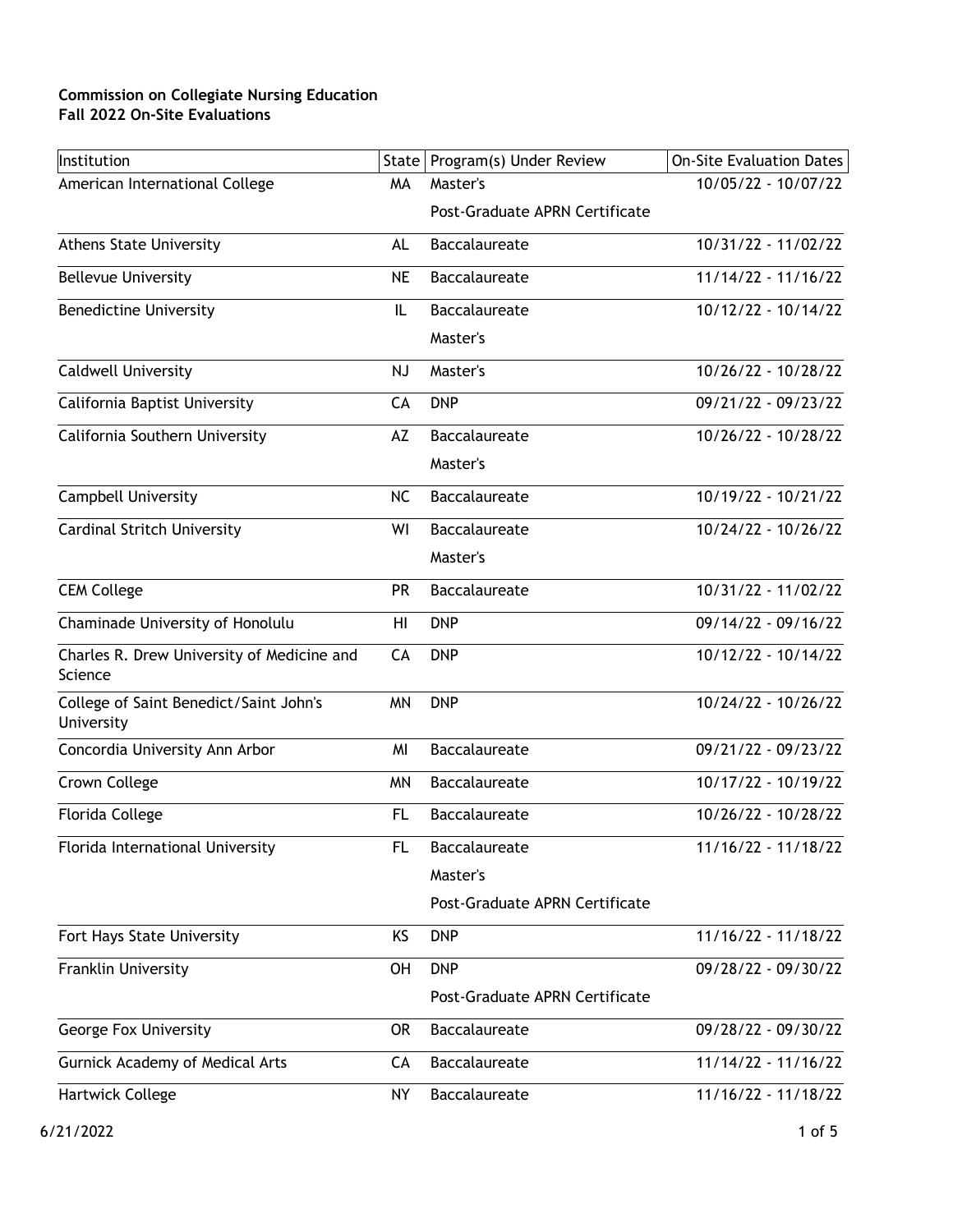| Institution                     | State     | Program(s) Under Review        | <b>On-Site Evaluation Dates</b> |
|---------------------------------|-----------|--------------------------------|---------------------------------|
| Herzing University, Kenosha     | WI        | Baccalaureate                  | 09/14/22 - 09/16/22             |
| Hofstra University              | NΥ        | <b>Baccalaureate</b>           | 10/19/22 - 10/21/22             |
|                                 |           | Master's                       |                                 |
|                                 |           | <b>DNP</b>                     |                                 |
|                                 |           | Post-Graduate APRN Certificate |                                 |
| John Brown University           | AR        | Baccalaureate                  | $10/31/22 - 11/02/22$           |
| Keiser University               | FL        | <b>DNP</b>                     | 09/21/22 - 09/23/22             |
| Kennesaw State University       | GА        | Baccalaureate                  | 11/02/22 - 11/04/22             |
| Louisiana Christian University  | LA        | <b>Baccalaureate</b>           | 11/16/22 - 11/18/22             |
| Luther College                  | IA        | Baccalaureate                  | 10/26/22 - 10/28/22             |
| <b>Manchester University</b>    | IN        | <b>Baccalaureate</b>           | 09/19/22 - 09/21/22             |
| Manhattanville College          | NΥ        | Master's                       | 09/12/22 - 09/14/22             |
|                                 |           | Post-Graduate APRN Certificate |                                 |
| <b>MCPHS University</b>         | MA        | <b>DNP</b>                     | 09/14/22 - 09/16/22             |
| Merrimack College               | MA        | Baccalaureate                  | 11/07/22 - 11/09/22             |
| Midwestern University           | AZ        | Master's                       | 10/31/22 - 11/02/22             |
|                                 |           | <b>DNP</b>                     |                                 |
|                                 |           | Post-Graduate APRN Certificate |                                 |
| Morgan State University         | <b>MD</b> | Baccalaureate                  | 10/05/22 - 10/07/22             |
| Mount Marty University          | <b>SD</b> | <b>DNP</b>                     | 11/07/22 - 11/09/22             |
| Niagara University              | NΥ        | Baccalaureate                  | 10/05/22 - 10/07/22             |
| Northern Michigan University    | MI        | Master's                       | 09/12/22 - 09/14/22             |
| Notre Dame College              | OH        | Master's                       | 10/12/22 - 10/14/22             |
| Oklahoma Wesleyan University    | OK        | <b>DNP</b>                     | 09/14/22 - 09/16/22             |
| Park University                 | <b>MO</b> | Baccalaureate                  | 11/14/22 - 11/16/22             |
| <b>Pueblo Community College</b> | CO        | Baccalaureate                  | 10/24/22 - 10/26/22             |
| Rasmussen University            | <b>MN</b> | Master's                       | 09/21/22 - 09/23/22             |
|                                 |           | <b>DNP</b>                     |                                 |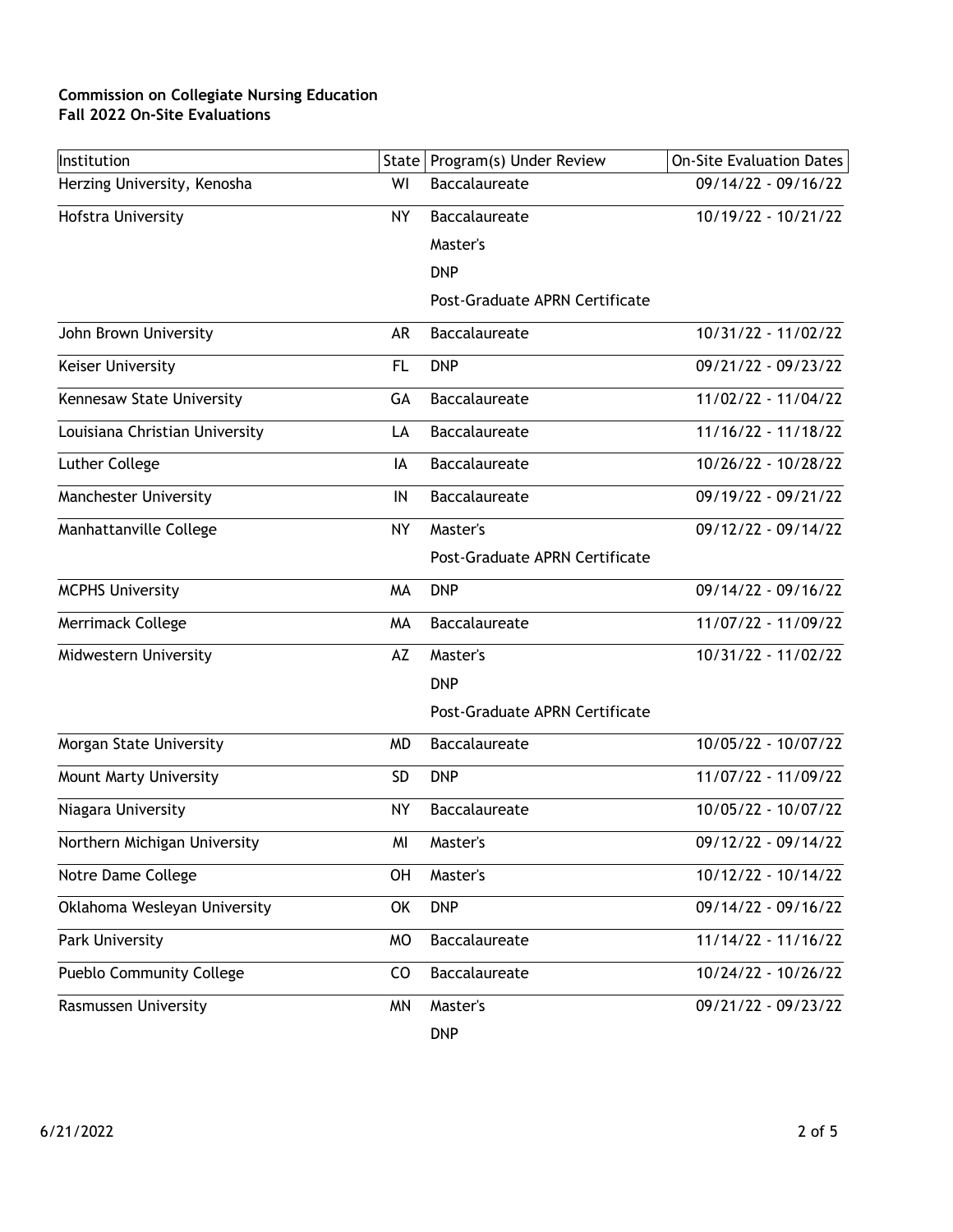| Institution                                        |           | State   Program(s) Under Review | On-Site Evaluation Dates |
|----------------------------------------------------|-----------|---------------------------------|--------------------------|
| Roberts Wesleyan College                           | NY.       | Baccalaureate                   | 10/19/22 - 10/21/22      |
|                                                    |           | Master's                        |                          |
|                                                    |           | Post-Graduate APRN Certificate  |                          |
| Rocky Mountain University of Health<br>Professions | UT        | Master's                        | 09/14/22 - 09/16/22      |
| Saint Xavier University                            | IL        | Baccalaureate                   | 10/26/22 - 10/28/22      |
|                                                    |           | Master's                        |                          |
|                                                    |           | Post-Graduate APRN Certificate  |                          |
| Salem State University                             | MA        | <b>Baccalaureate</b>            | 11/02/22 - 11/04/22      |
|                                                    |           | Master's                        |                          |
| Siena College                                      | <b>NY</b> | Baccalaureate                   | 09/28/22 - 09/30/22      |
| Spring Hill College                                | AL        | Master's                        | 09/21/22 - 09/23/22      |
| St. Thomas University                              | FL.       | <b>Baccalaureate</b>            | 09/12/22 - 09/14/22      |
|                                                    |           | Master's                        |                          |
|                                                    |           | <b>DNP</b>                      |                          |
|                                                    |           | Post-Graduate APRN Certificate  |                          |
| <b>Stephens College</b>                            | <b>MO</b> | Baccalaureate                   | 10/24/22 - 10/26/22      |
| Thomas Edison State University                     | NJ        | <b>DNP</b>                      | $11/14/22 - 11/16/22$    |
| <b>Trinity Christian College</b>                   | IL        | Baccalaureate                   | 10/03/22 - 10/05/22      |
| <b>Truman State University</b>                     | <b>MO</b> | <b>Baccalaureate</b>            | 11/07/22 - 11/09/22      |
| <b>Tusculum University</b>                         | <b>TN</b> | Master's                        | $11/14/22 - 11/16/22$    |
|                                                    |           | Post-Graduate APRN Certificate  |                          |
| University of California, Davis                    | CА        | Master's-MSN                    | 10/26/22 - 10/28/22      |
| University of Dayton                               | <b>OH</b> | Baccalaureate                   | 10/24/22 - 10/26/22      |
| University of Houston                              | <b>TX</b> | Baccalaureate                   | 10/19/22 - 10/21/22      |
| University of Jamestown                            | <b>ND</b> | Baccalaureate                   | 09/21/22 - 09/23/22      |
| University of Kansas                               | KS        | Baccalaureate                   | 11/07/22 - 11/09/22      |
|                                                    |           | Master's                        |                          |
|                                                    |           | <b>DNP</b>                      |                          |

Post-Graduate APRN Certificate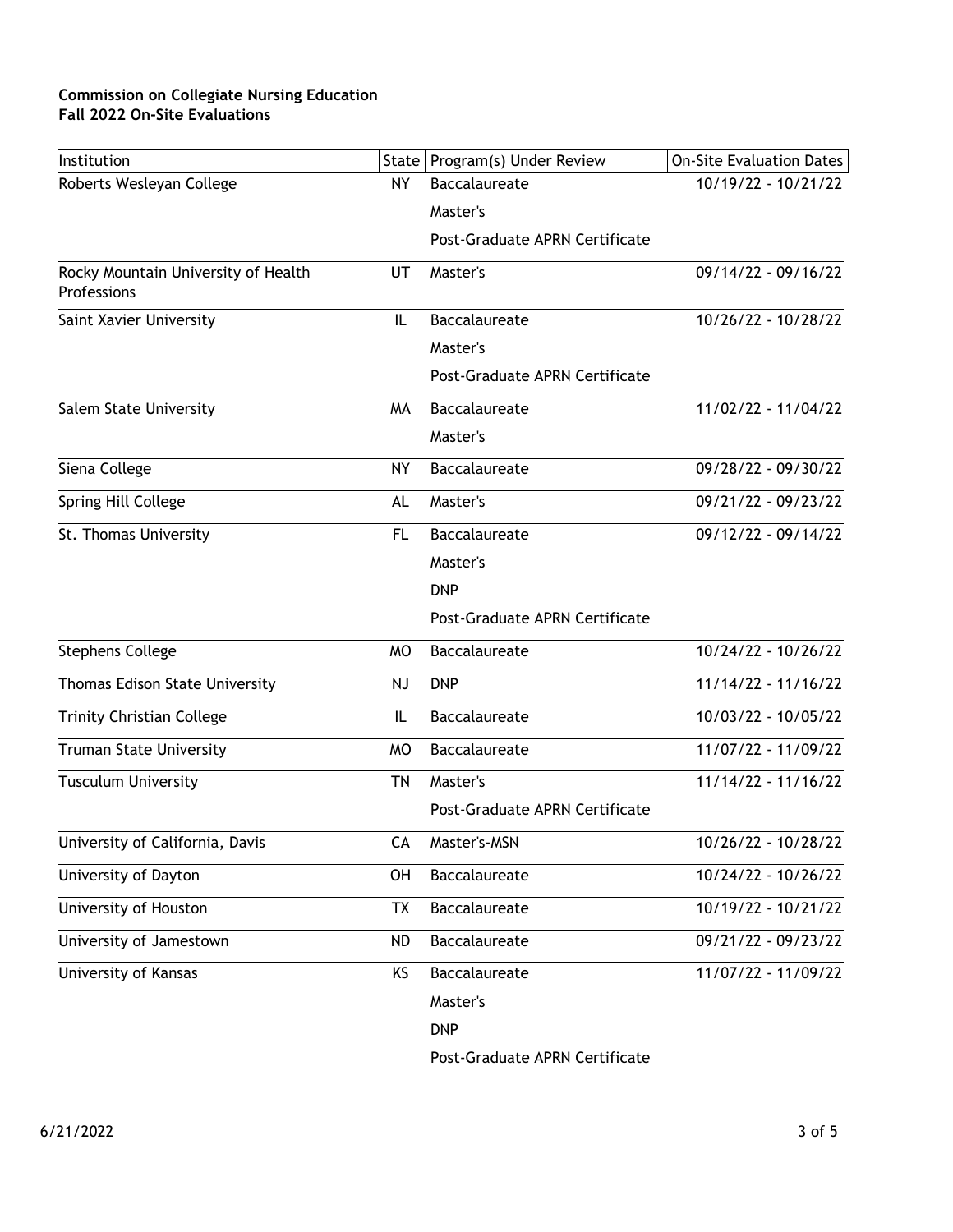| Institution                                        |           | State   Program(s) Under Review | <b>On-Site Evaluation Dates</b> |
|----------------------------------------------------|-----------|---------------------------------|---------------------------------|
| University of Maine at Fort Kent                   | <b>ME</b> | Baccalaureate                   | 11/07/22 - 11/09/22             |
|                                                    |           | Master's                        |                                 |
|                                                    |           | Post-Graduate APRN Certificate  |                                 |
| University of Mount Olive                          | <b>NC</b> | <b>Baccalaureate</b>            | 09/19/22 - 09/21/22             |
|                                                    |           | Master's                        |                                 |
| University of Nevada, Las Vegas                    | <b>NV</b> | <b>DNP</b>                      | $10/17/22 - 10/19/22$           |
|                                                    |           | Post-Graduate APRN Certificate  |                                 |
| The University of North Carolina at Charlotte      | NC.       | <b>DNP</b>                      | 11/02/22 - 11/04/22             |
| University of North Florida                        | FL        | Master's                        | 10/31/22 - 11/02/22             |
|                                                    |           | Post-Graduate APRN Certificate  |                                 |
| The University of South Dakota                     | <b>SD</b> | Master's                        | $11/07/22 - 11/09/22$           |
|                                                    |           | <b>DNP</b>                      |                                 |
| University of Southern California                  | CA        | Master's                        | 10/17/22 - 10/19/22             |
| University of St. Augustine for Health Sciences CA |           | Master's                        | 10/03/22 - 10/05/22             |
| The University of Tampa                            | FL        | Baccalaureate                   | 11/02/22 - 11/04/22             |
|                                                    |           | Master's                        |                                 |
|                                                    |           | <b>DNP</b>                      |                                 |
|                                                    |           | Post-Graduate APRN Certificate  |                                 |
| The University of Tennessee Southern               | TN        | <b>Baccalaureate</b>            | 11/16/22 - 11/18/22             |
| University of Texas at Tyler                       | TX        | Baccalaureate                   | 10/19/22 - 10/21/22             |
|                                                    |           | Master's                        |                                 |
|                                                    |           | <b>DNP</b>                      |                                 |
|                                                    |           | Post-Graduate APRN Certificate  |                                 |
| <b>Upper lowa University</b>                       | IA        | Baccalaureate                   | $11/14/22 - 11/16/22$           |
| Viterbo University                                 | WI        | Master's                        | 10/12/22 - 10/14/22             |
|                                                    |           | Post-Graduate APRN Certificate  |                                 |
| <b>Waldorf University</b>                          | IA        | Baccalaureate                   | $10/24/22 - 10/26/22$           |
| West Virginia State University                     | WV        | Baccalaureate                   | 11/02/22 - 11/04/22             |
| Western Carolina University Cullowhee              | <b>NC</b> | <b>DNP</b>                      | 09/12/22 - 09/14/22             |
| Western New Mexico University                      | <b>NM</b> | Master's                        | 10/31/22 - 11/02/22             |